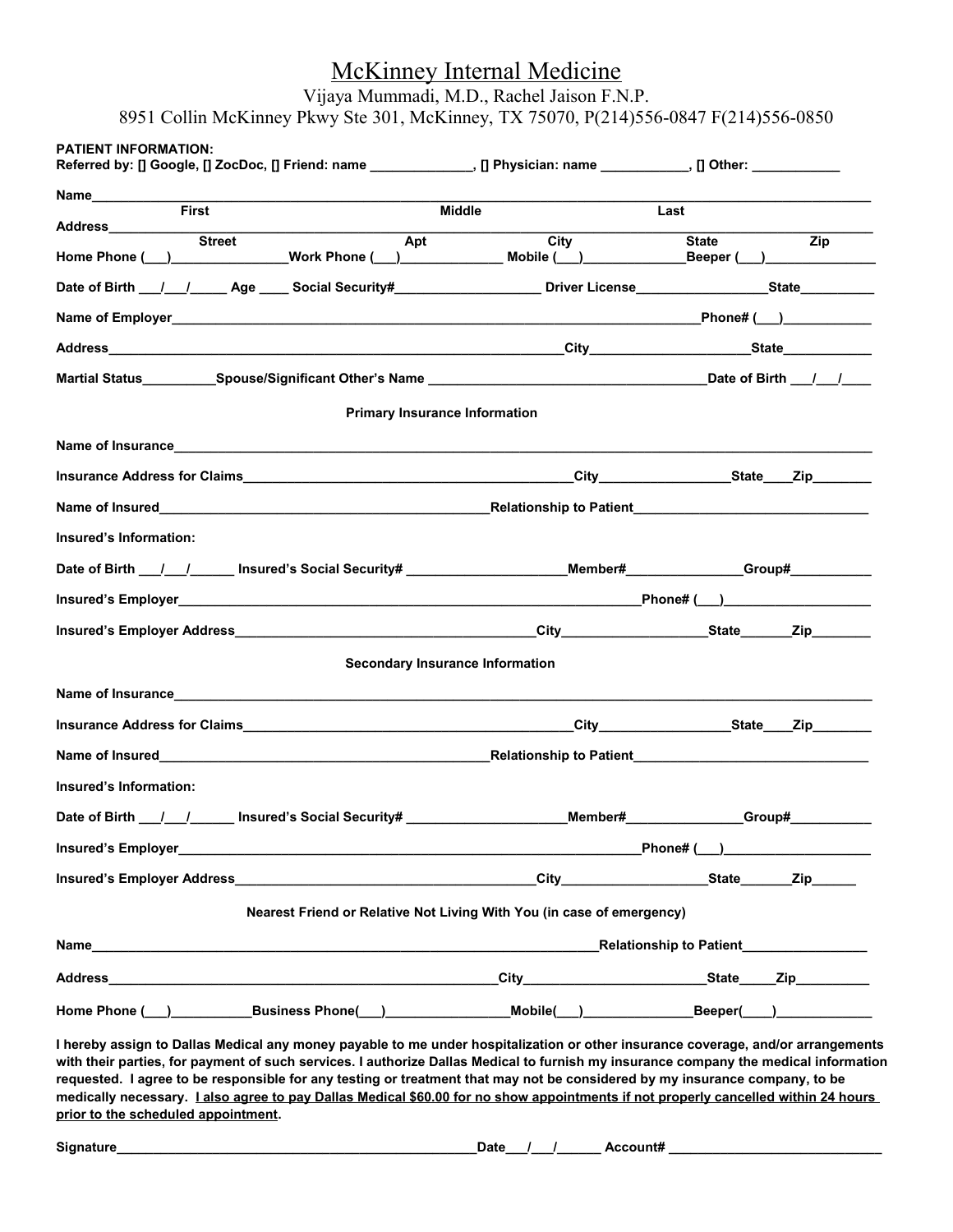#### **McKinney Internal Medicine Vijaya Mummadi, M.D., Rachel Jaison, F.N.P 8951 Collin McKinney Pkwy, Ste 301, McKinney, Texas 75070, ph: 214-556-0847, Fax: 214-556-0850** NEW PATIENT HISTORY - CONFIDENTIAL

| <b>Social History</b>                                                    |                                      |                                                                                                                                                                                                                                      |                                                                                                                |                                 |
|--------------------------------------------------------------------------|--------------------------------------|--------------------------------------------------------------------------------------------------------------------------------------------------------------------------------------------------------------------------------------|----------------------------------------------------------------------------------------------------------------|---------------------------------|
|                                                                          |                                      |                                                                                                                                                                                                                                      | Smoking/Tobacco use: Yes/No, Never Smoked ______, Number of packs per day: ______ [ ] Quit, When? ______       |                                 |
|                                                                          |                                      |                                                                                                                                                                                                                                      | Number of alcoholic drinks/day on average: Mumber of caffeinated drinks/day on average: _____                  |                                 |
| Drug abuse history: Yes/ No                                              |                                      |                                                                                                                                                                                                                                      | Occupation: Network of Contractor Contractor Contractor                                                        |                                 |
| Marital Status: [] Married [] Single [] Divorced [] Widowed [] Partnered |                                      |                                                                                                                                                                                                                                      |                                                                                                                |                                 |
|                                                                          |                                      |                                                                                                                                                                                                                                      | Residence: circle one: Home / Apartment / Assisted Living / Long Term Care / Memory Care                       |                                 |
| Do you exercise regularly? Yes/No                                        |                                      |                                                                                                                                                                                                                                      |                                                                                                                |                                 |
| Hearing impairment                                                       | Yes/No                               | <b>Hearing Aid</b>                                                                                                                                                                                                                   |                                                                                                                | Yes/No                          |
| Snoring                                                                  | Yes/No                               | Daytime sleepiness                                                                                                                                                                                                                   |                                                                                                                | Yes/No                          |
| Do You Drive                                                             | Yes/No                               | Vision impairment                                                                                                                                                                                                                    |                                                                                                                | Yes/No                          |
| Living will/Advanced directives Yes/No                                   |                                      |                                                                                                                                                                                                                                      |                                                                                                                |                                 |
|                                                                          |                                      |                                                                                                                                                                                                                                      | Medical Power of Attorney Yes/No If yes: Name and contact information ______________________________           |                                 |
| DNR (Do Not Attempt Resuscitation) Yes/No                                |                                      |                                                                                                                                                                                                                                      |                                                                                                                |                                 |
| Have you ever received a blood transfusion?                              |                                      |                                                                                                                                                                                                                                      | Yes/No Do you have any tattoos?                                                                                | Yes/No                          |
| Do you have a carbon monoxide detector? Yes/No                           |                                      |                                                                                                                                                                                                                                      | Do you wear a seat-belt regularly?                                                                             | Yes/No                          |
| <b>Sexual Health History</b>                                             |                                      |                                                                                                                                                                                                                                      |                                                                                                                |                                 |
|                                                                          |                                      |                                                                                                                                                                                                                                      | Sexually active: Yes / No, Sexual partners: Male [] Female [], Sexually transmitted infections if any:         |                                 |
| <b>Preventive Health History (most recent dates)</b>                     |                                      |                                                                                                                                                                                                                                      |                                                                                                                |                                 |
| Colorectal cancer screening: [ ]colonoscopy:                             |                                      | <u> 1986 - Jan Stein Stein Stein Stein Stein Stein Stein Stein Stein Stein Stein Stein Stein Stein Stein Stein Stein Stein Stein Stein Stein Stein Stein Stein Stein Stein Stein Stein Stein Stein Stein Stein Stein Stein Stein</u> |                                                                                                                | Cardiac stress test: __________ |
|                                                                          | [] stool for occult blood __________ |                                                                                                                                                                                                                                      | Skin exam: __________                                                                                          |                                 |
| Bone density scan (DEXA): _____________                                  |                                      |                                                                                                                                                                                                                                      | Dental exam: Next Control of the Control of the Control of the Control of the Control of the Control of the Co |                                 |
| Diabetic eye exam / Regular eye exam:                                    |                                      |                                                                                                                                                                                                                                      | Diabetic foot exam:                                                                                            |                                 |
| Immunizations dates:                                                     |                                      |                                                                                                                                                                                                                                      |                                                                                                                |                                 |
| [] Flu Vaccine: __________                                               |                                      |                                                                                                                                                                                                                                      | [] Shingles Vaccine:                                                                                           |                                 |
| [] Pneumonia Vaccine: __________                                         |                                      |                                                                                                                                                                                                                                      | [] Cervical Cancer Vaccine (Gardasil): ___________                                                             |                                 |
| [] TdaP (Tetanus+whooping cough) Vaccine : __________                    |                                      |                                                                                                                                                                                                                                      |                                                                                                                |                                 |
| Women:                                                                   |                                      |                                                                                                                                                                                                                                      | Men:                                                                                                           |                                 |
| Date of last PAP smear: _________                                        |                                      |                                                                                                                                                                                                                                      | Date of last rectal exam:                                                                                      |                                 |
| Date of last mammogram: _________                                        |                                      |                                                                                                                                                                                                                                      | Date of last PSA: __________                                                                                   |                                 |
| Do you perform regular self- breast exams? Yes/ No                       |                                      |                                                                                                                                                                                                                                      | Do you perform regular self-testicular exams? Yes/No                                                           |                                 |

Patient Signature: \_\_\_\_\_\_\_\_\_\_\_\_\_\_\_\_\_\_\_\_\_\_\_\_\_\_\_\_\_\_\_\_\_\_\_\_\_ Date: \_\_\_\_\_\_\_\_\_\_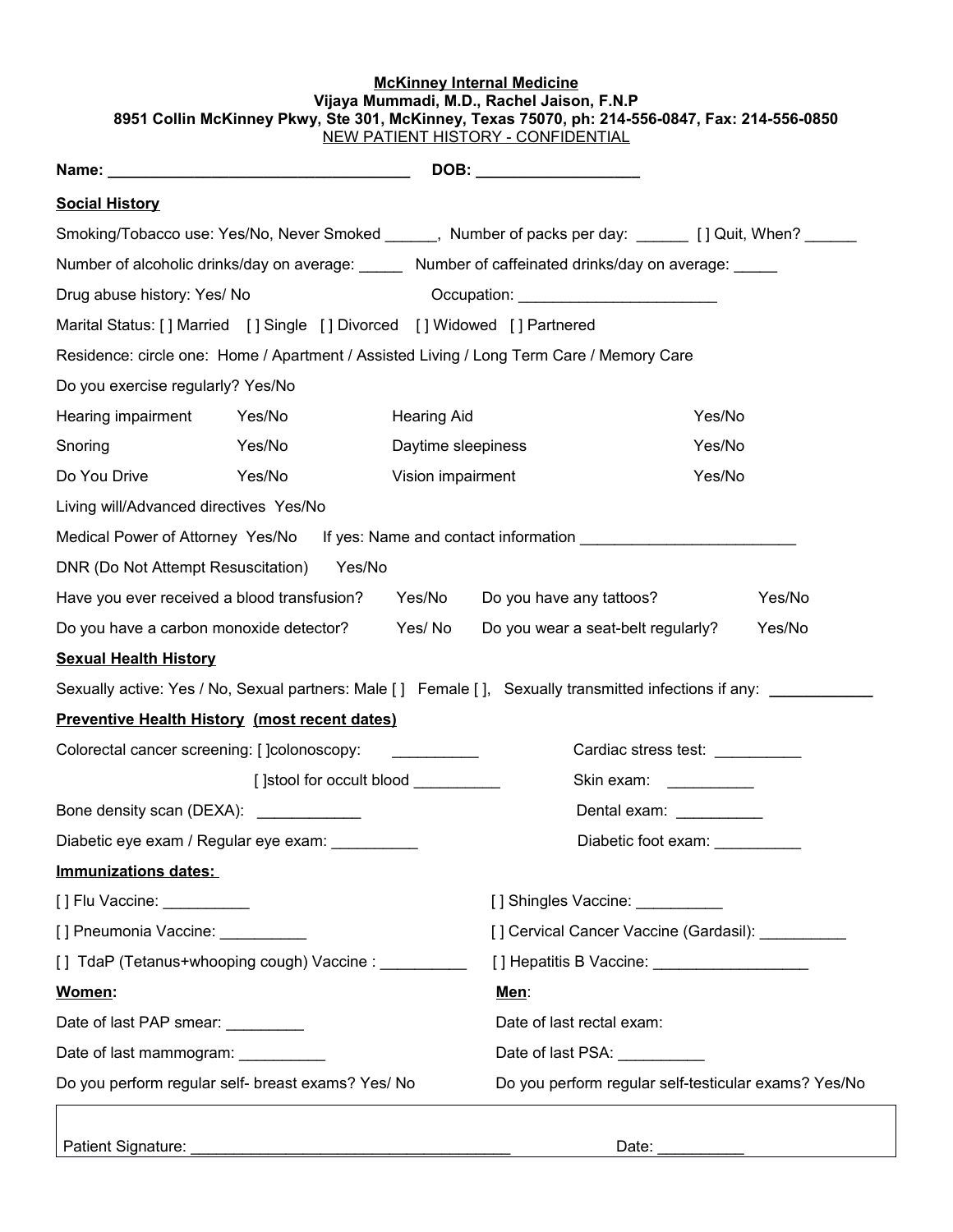### McKinney Internal Medicine

Vijaya Mummadi, M.D.

8951 Collin McKinney Pkwy Ste 301, McKinney, TX 75070, P(214)556-0847 F(214)556-0850

#### **NEW PATIENT HISTORY FORM**

**Name: \_\_\_\_\_\_\_\_\_\_\_\_\_\_\_\_\_\_\_\_\_\_\_\_\_\_\_\_\_\_\_\_\_\_\_ DOB: \_\_\_\_\_\_\_\_\_\_** 

**Pharmacy name and phone number: \_\_\_\_\_\_\_\_\_\_\_\_\_\_\_\_\_\_\_\_\_\_\_\_\_\_\_\_\_\_\_\_\_\_\_\_\_\_\_\_\_\_\_\_\_\_\_\_\_\_\_\_\_\_\_\_\_\_\_\_\_\_\_**

#### **Medical History**

ALL medications and supplements taken regularly: [ ] Separate list attached Drug Name **Dose** # Times / day Drug Name Dose # Times / day

| Allergies to medications: | ] No known drug allergies_ | l I Separate list attached |          |
|---------------------------|----------------------------|----------------------------|----------|
| Drug                      | Reaction                   | Drug                       | Reaction |
|                           |                            |                            |          |
|                           |                            |                            |          |

| Previous surgeries: |                 | I I Separate list attached |                 |
|---------------------|-----------------|----------------------------|-----------------|
| Date                | Type of surgery | Date                       | Type of surgery |
|                     |                 |                            |                 |
|                     |                 |                            |                 |

Previous hospitalizations *not including* surgeries [ ] Separate list attached

| Date | Reason | Date | Reason |
|------|--------|------|--------|
|      |        |      |        |
|      |        |      |        |
|      |        |      |        |

All medical problems: [ ] Separate list attached

| Date | Problem | Date | Problem | Date | Problem |
|------|---------|------|---------|------|---------|
|      |         |      |         |      |         |
|      |         |      |         |      |         |
|      |         |      |         |      |         |
|      |         |      |         |      |         |
|      |         |      |         |      |         |

#### **Family History**

History of disease in family (blood relatives only):

| Disease                  | <b>Relation</b> | Age diagnosed | <b>Disease</b>     | Relation | Age diagnosed |
|--------------------------|-----------------|---------------|--------------------|----------|---------------|
| [1 Colon Cancer          |                 |               | 1 Diabetes         |          |               |
| <b>I</b> I Breast Cancer |                 |               | 1 Heart Disease    |          |               |
| [1 Ovarian Cancer        |                 |               | 1 Stroke           |          |               |
| [1 Prostate Cancer       |                 |               | 1 High Cholesterol |          |               |
| [1 High Blood Pressure]  |                 |               | 1 Other            |          |               |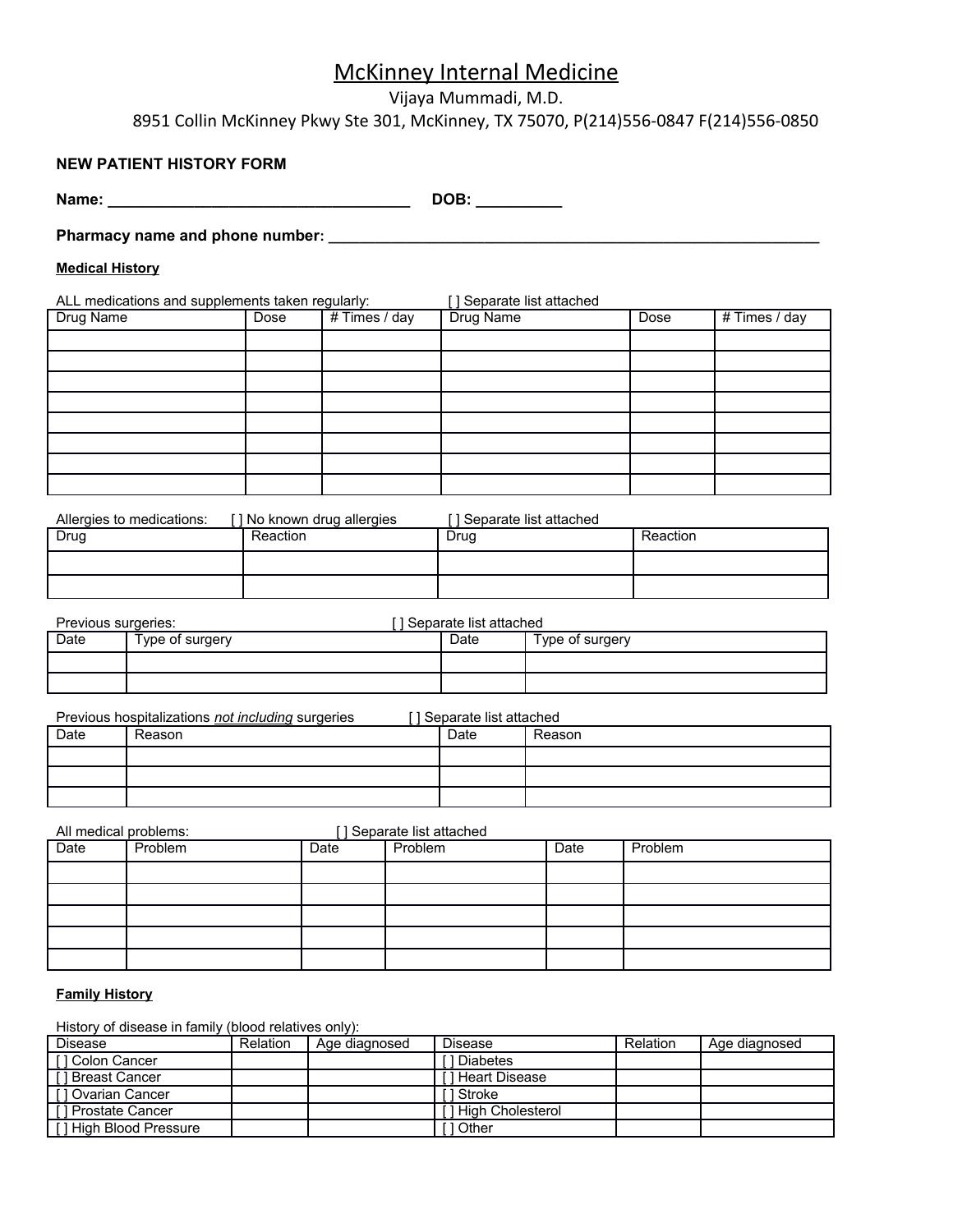# McKinney Internal Medicine Vijaya Mummadi, M.D. 8951 Collin McKinney Pkwy Ste 301, McKinney, TX 75070 P(214)556-0847 F(214)556-0850

### **Medical Release of Information Form**

| I authorize and consent the following doctor to release my records:                          |  |
|----------------------------------------------------------------------------------------------|--|
|                                                                                              |  |
|                                                                                              |  |
|                                                                                              |  |
|                                                                                              |  |
|                                                                                              |  |
| Please release the medical record of the above name patient to:                              |  |
| <b>McKinney Internal Medicine,</b><br>8951 Collin McKinney Pkwy #301,<br>McKinney, TX 75070  |  |
| Ph: 214-556-0847, Fax: 214-556-0850                                                          |  |
| PLEASE MAIL RECORDS DO NOT FAX IF OVER 20 PAGES                                              |  |
| This request and authorization applies to: (initial appropriate line)                        |  |
| Health Care information relating to the following treatment condition or dates of treatment: |  |
|                                                                                              |  |
|                                                                                              |  |

**\_\_\_\_\_\_All Health Care information including information relating to HIV/AIDS testing, sexually transmitted diseases, psychiatric disorders/mental health or drug and /or alcohol use.**

**\_\_\_\_\_\_All Health Care information excluding information relating to HIV/AIDS testing, sexually transmitted diseases, psychiatric disorders/ mental health or drug and /or alcohol use.**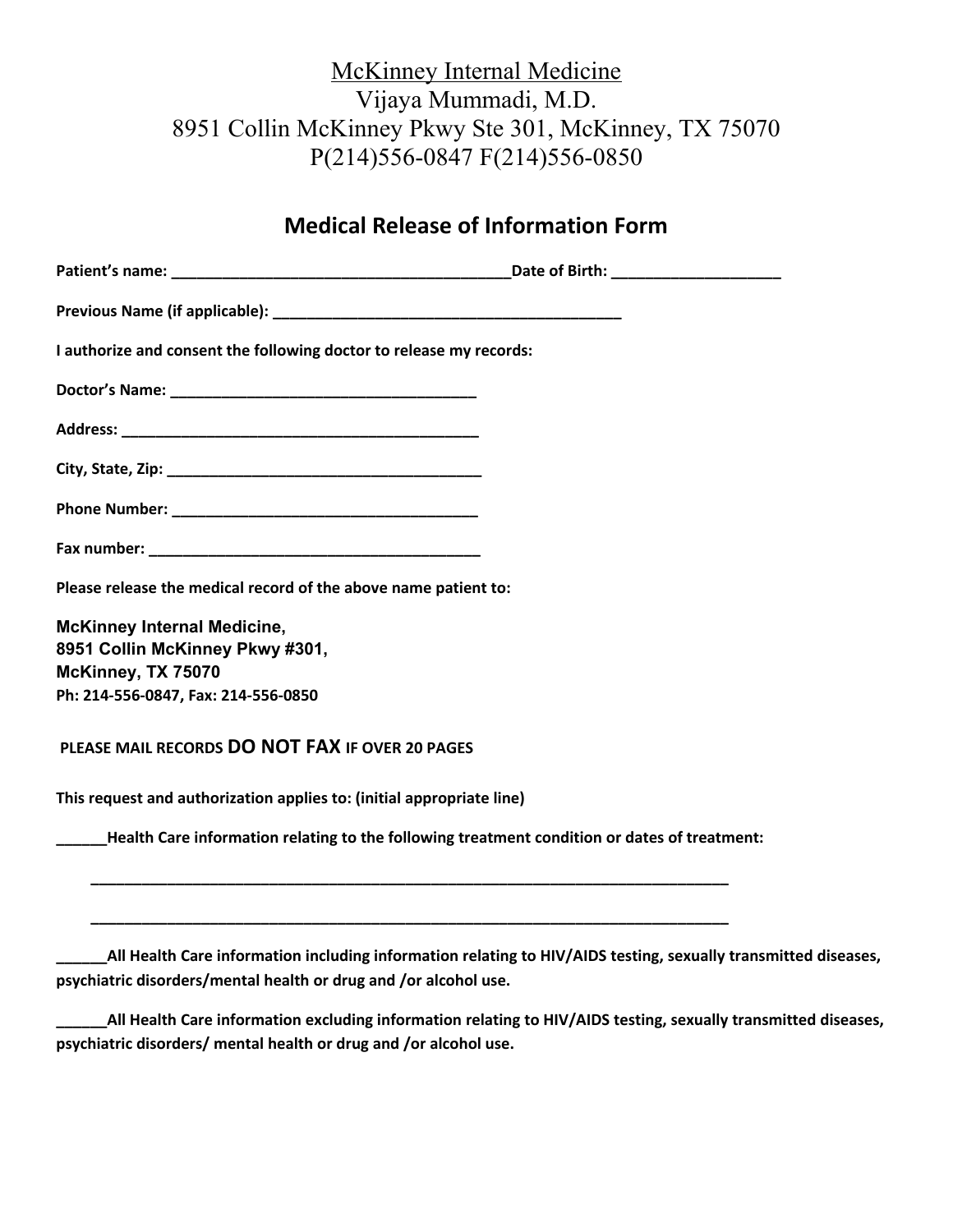# McKinney Internal Medicine Vijaya Mummadi, M.D. 8951 Collin McKinney Pkwy Ste 301, McKinney, TX 75070 P(214)556-0847 F(214)556-0850

### **CONSENT FOR TREATMENT**

**I voluntarily consent to such medical or surgical procedures, care, or treatments by my physician as are deemed necessary for me in her professional judgment. I also consent to the same with regard to her assistants' or designees' services rendered under her general or specific instructions.**

**I also acknowledge that the practice of medicine is an inexact science and that no guarantees can be made to me with regard to results of diagnostic or therapeutic examinations, evaluations, procedures, or treatments.**

#### **ASSIGNMENT OF INSURANCE BENEFITS**

I hereby authorize direct payment of surgical/medical insurance benefits to Dallas Medical for services rendered by the physician in person or by her assistants under her supervision. *Lunderstand that I am financially responsible for any* balance not covered by my insurance.

I also understand that all laboratory tests, radiology and diagnostic procedures, or other pathology exams ordered by my physician will be sent to outside facilities and could be billed separately by these facilities. *Lunderstand that Lam* financially responsible for any balance not covered by my insurance.

#### **AUTHORIZATION TO RELEASE MEDICAL INFORMATION**

I authorize Dallas Medical to release any medical or incidental information that may be necessary for my medical care or for processing applications for insurance benefits.

#### **MEDICARE/MEDICAID**

I certify that the information given by me in applying for payment is current. I authorize release of all records on request of the authorized relevant government agency. I request that direct payment of authorized benefits be made to Dallas Medical on my behalf.

#### **A photocopy of these assignments shall be as valid as the original.**

|                                                                                                                                                                                                                               | DATE: _________________ |
|-------------------------------------------------------------------------------------------------------------------------------------------------------------------------------------------------------------------------------|-------------------------|
| PATIENT'S SIGNATURE: New York State State State State State State State State State State State State State State State State State State State State State State State State State State State State State State State State | DOB: ____________       |
|                                                                                                                                                                                                                               |                         |
|                                                                                                                                                                                                                               |                         |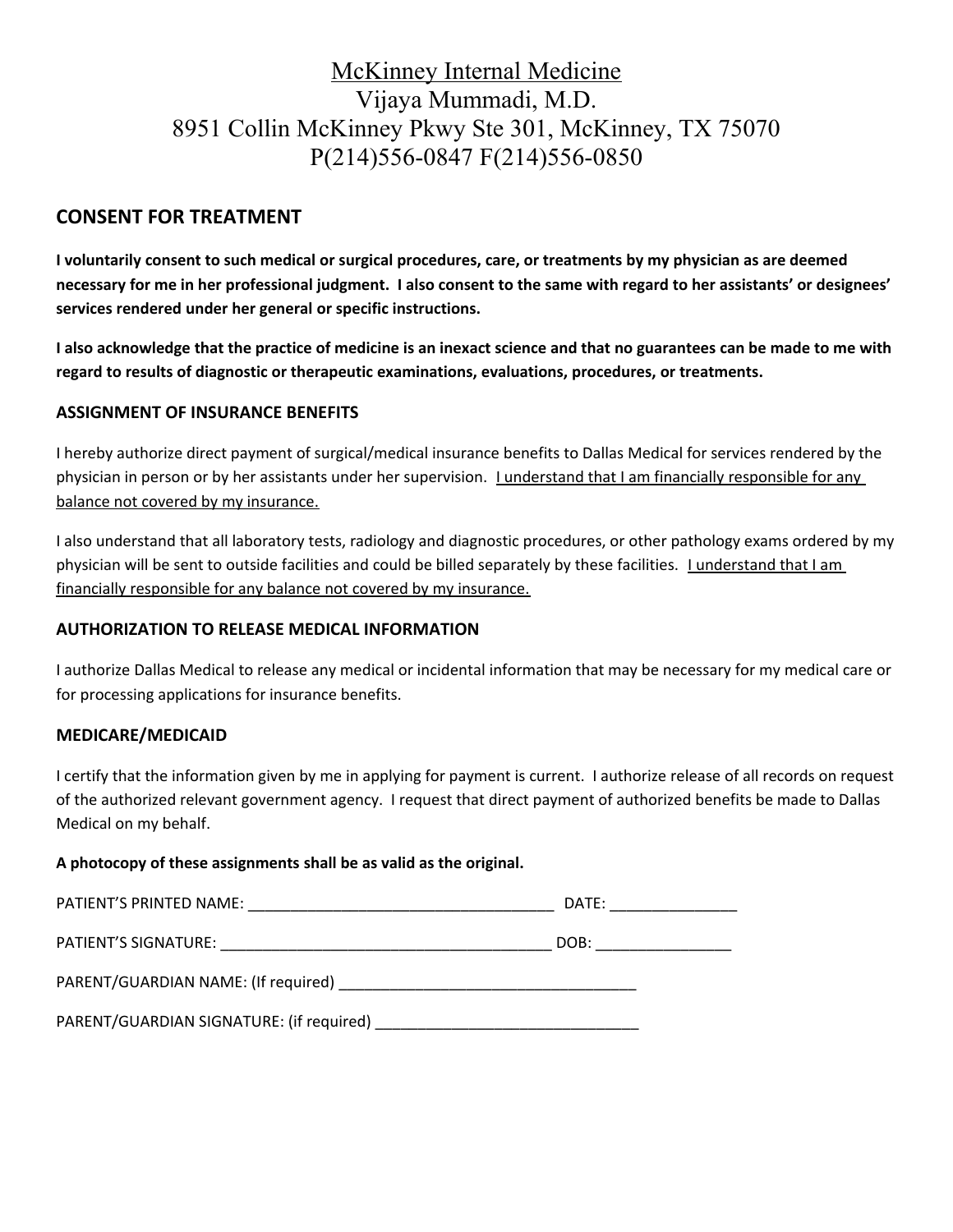# McKinney Internal Medicine Vijaya Mummadi, M.D. 8951 Collin McKinney Pkwy Ste 301, McKinney, TX 75070 P(214)556-0847 F(214)556-0850

### **NOTICE OF PRIVACY PRACTICES**

Effective Date:\_\_\_\_\_\_\_\_\_\_\_\_\_\_\_\_\_\_\_\_\_\_\_\_\_

### *THIS NOTICE DESCRIBES HOW MEDICAL INFORMATION ABOUT YOU MAY BE USED AND DISCLOSED AND HOW YOU CAN GET ACCESS TO THIS INFORMATION. PLEASE REVIEW CAREFULLY.*

#### **YOUR PRIVATE HEALTH INFORMATION (PHI)**

Each time you have contact with a healthcare provider for delivery of healthcare, a record of your contact/visit is prepared. This record, maintained in written, oral or electronic format, contains presenting signs/symptoms, results of examination and test, diagnosis, treatment and future care. Your medical record is the physical property of the **PRACTICE,** but you have certain rights to restrict some of the uses or disclosures of the information in your medical record. The **PRACTICE**, however, has the right to use and disclose the information contained in your medical record in the process of providing treatment, receiving payment and performing other regular healthcare operations such as:

Documenting and describing the care you received for legal purposes.

Communicating with other healthcare providers who may be involved in your care

Educating health care professionals

Medical research

Providing information for government and public health entities responsible for improving public health and welfare

Evaluating and improving the care you receive and the outcomes achieved

Billing and verification of services provided to you

Conducting other routine healthcare operations such as quality improvement studies and assessing healthcare provider competence

Protecting your privacy and maintaining the security of your health information is one of the most important responsibilities of the **PRACTICE**. The **PRACTICE** is required by law to maintain privacy and confidentiality of your health information, provide you with this *Notice of Privacy Practices*, notify you if the **PRACTICE** is unable to agree to a requested restriction, and allow you to review the *Notice of Privacy Practices* prior to granting consent and notifying you of changes/revisions to this Notice.